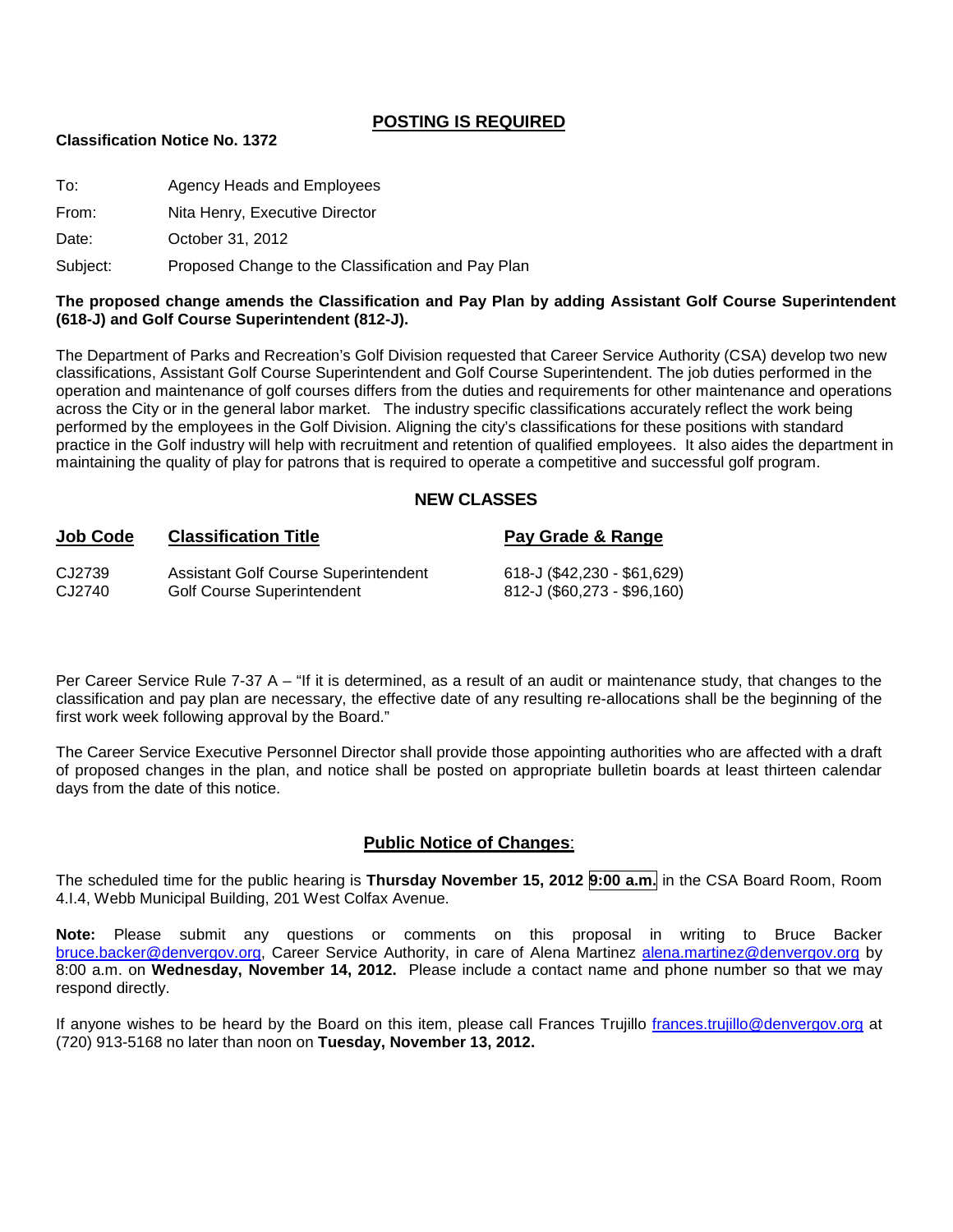#### CHANGES IN THE CLASSIFICATION AND PAY PLAN CHANGES IN THE CLASSIFICATION AND PAY PLAN

# **NEW CLASS**

| Job Code                    | <b>Classification Title</b>                 | Pay Grade                   |            |
|-----------------------------|---------------------------------------------|-----------------------------|------------|
| CJ2739                      | <b>Assistant Golf Course Superintendent</b> | 618-J (\$42,230 - \$61,629) |            |
| CJ2740                      | <b>Golf Course Superintendent</b>           | 812-J (\$60,273 - \$96,160) |            |
| Supervisory Level:          | EEO Code:                                   | Medical Group:              | FLSA:      |
| 6 - First Level Supervisor  | 8 - Service/Maintenance                     | M-Medium Physical           | Non-Exempt |
| 7 - Second Level Supervisor | 8 - Service/Maintenance                     | M-Medium Physical           | Exempt     |

#### Synopsis:

The Department of Parks and Recreation's Golf Division requested that Career Service Authority (CSA) develop two new classifications, Assistant Golf Course Superintendent and Golf Course Superintendent. The job duties performed in the operation and maintenance of golf courses differs from the duties and requirements for other maintenance and operations across the City or in the general labor market. The industry specific classifications accurately reflect the work being performed by the employees in the Golf Division. Aligning the city's classifications for these positions with standard practice in the Golf industry will help with recruitment and retention of qualified employees. It also aides the department in maintaining the quality of play for patrons that is required to operate a competitive and successful golf program.

#### Pay Rationale:

Market survey data was used to determine the appropriate pay grade for the Assistant Golf Course Superintendent and Golf Course Superintendent. The source of the survey data is the Mountain States Employers Council, Inc 2012 Country Club Survey which provides a match for both positions. An additional survey source, the 2011 Compensation and Benefits Report, from the Golf Course Superintendents Association of America (GCSAA) performed by Enetrix (a Gallop Company) was reviewed and is consistent with the results of the primary survey source.

The average actual pay rate for the market for the Assistant Golf Course Superintendent is \$52,392.00, which corresponds to the midpoint of pay grade 618-J (\$42,230 -61,629), which is \$51,930. This provides a percent difference of .89%.

The average actual pay rate for the market for the Golf Course Superintendent is \$78,849.00, which corresponds to the midpoint of pay grade 812-J (\$60,273.00 - \$96,160.00), which is \$78,217.00. This provides a percent difference of .81%.

It is recommended to place the Assistant Golf Course Superintendent at pay grade 618-J and the Golf Course Superintendent at pay grade 812-J.

#### Employee Impact:

Five (5) employees currently classified as Operations Supervisors will be reallocated into the new Golf Course Superintendent classification. Five (5) employees currently classified as Crew Supervisors will be reallocated into the new Assistant Golf Course Superintendent classification.

#### Budget Impact:

There is no budget impact. The employees will move pay to pay as a result of the reallocation. The current salaries of the ten (10) employees are above the minimum of new pay ranges.

#### Organizational Data:

This class will be utilized in Denver Parks and Recreation's Golf Division. The reporting structure will remain consistent with their current operations. The Assistant Golf Course Superintendents will report to Golf Course Superintendents and the Golf Course Superintendents will report to the Assistant Director.

#### Proposed Effective Date:

Per Career Service Rule 7-37 A – "If it is determined, as a result of an audit or maintenance study, that changes to the classification and pay plan are necessary, the effective date of any resulting reallocations shall be the beginning of the first work week following approval by the Board."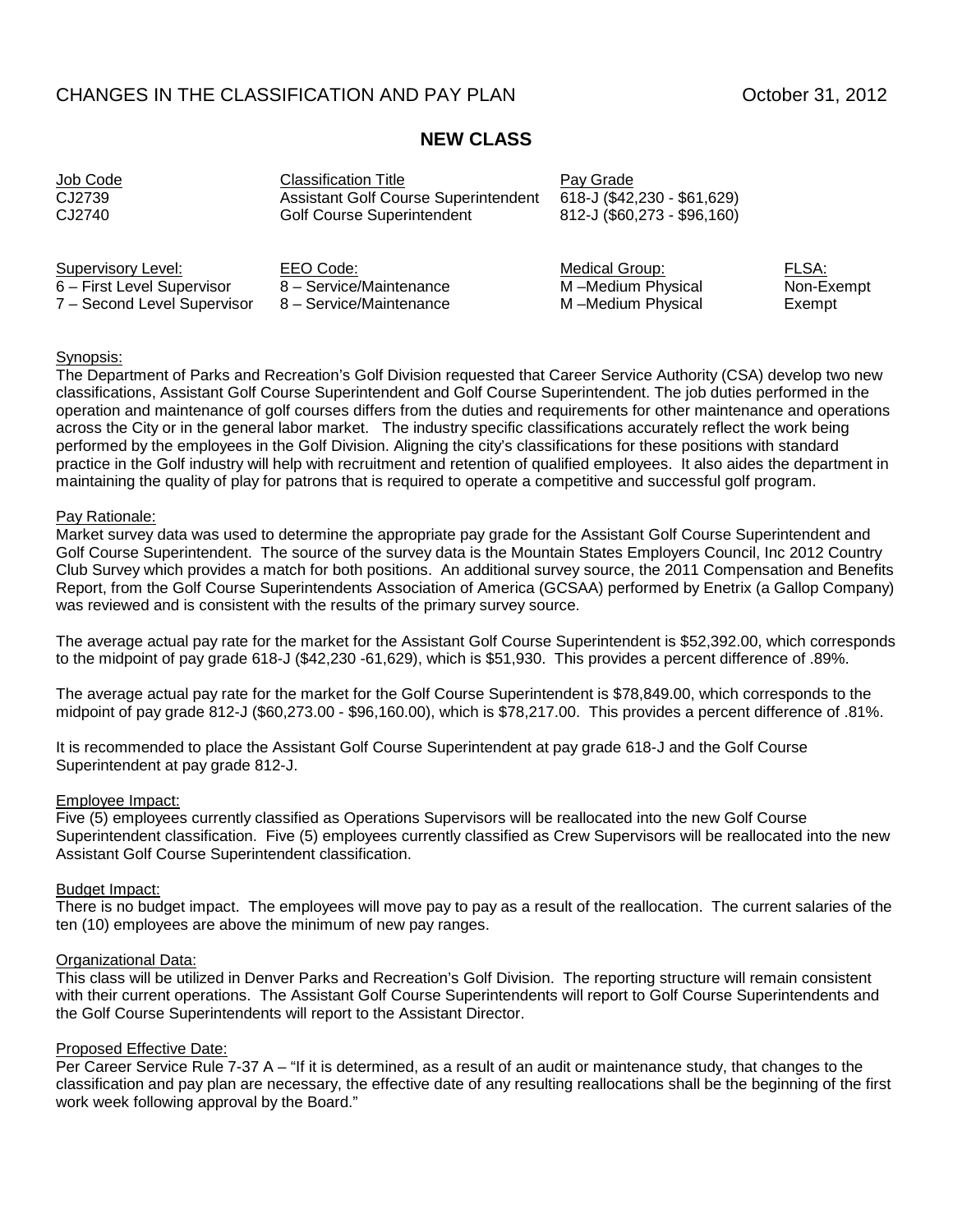

# Career Service Authority

Page 1 of 5

# Assistant Golf Course Superintendent

#### **GENERAL STATEMENT OF CLASS DUTIES**

Supervises a crew involved in the operation, maintenance and repair of municipal golf course grounds, facilities and equipment.

#### **DISTINGUISHING CHARACTERISTICS**

The Assistant Golf Course Superintendent is a working supervisor specifically assigned to supervising crews working at municipal golf courses. This class is distinguished from the Golf Course Superintendent that performs supervisory duties over working supervisory and non-supervisory employees involved operation, maintenance and repair of municipal golf course grounds, facilities and equipment.

# *Guidelines, Difficulty and Decision Making Level:*

Guidelines are generally but not always clearly applicable, requiring the employee to exercise judgment in selecting the most pertinent guideline, interpret precedents, adapt standard practices to differing situations, and recommend alternative actions in situations without precedent.

Duties assigned are generally complex and may be of substantial intricacy. Work assignment is performed within an established framework under general instructions but requires simultaneous coordination of assigned functions or projects in various stages of completion.

Employee is responsible for determining time, place, and sequence of actions to be taken. Unusual problems or proposed deviations from guidelines, practices, or precedents may be discussed with the supervisor before being initiated.

#### *Level of Supervision Received and Quality Review:*

Under normal supervision, within a standardized work situation, the employee performs duties common to the line of work without close supervision or detailed instruction. Work product is subject to continual review.

#### *Interpersonal Communications and Purpose:*

Contacts with the public or employees where explanatory or interpretive information is exchanged, defended, and gathered and discretion and judgment are required within the parameters of the job function.

#### *Level of Supervision Exercised:*

Supervises two or more employees working on a crew and multiple seasonal employees.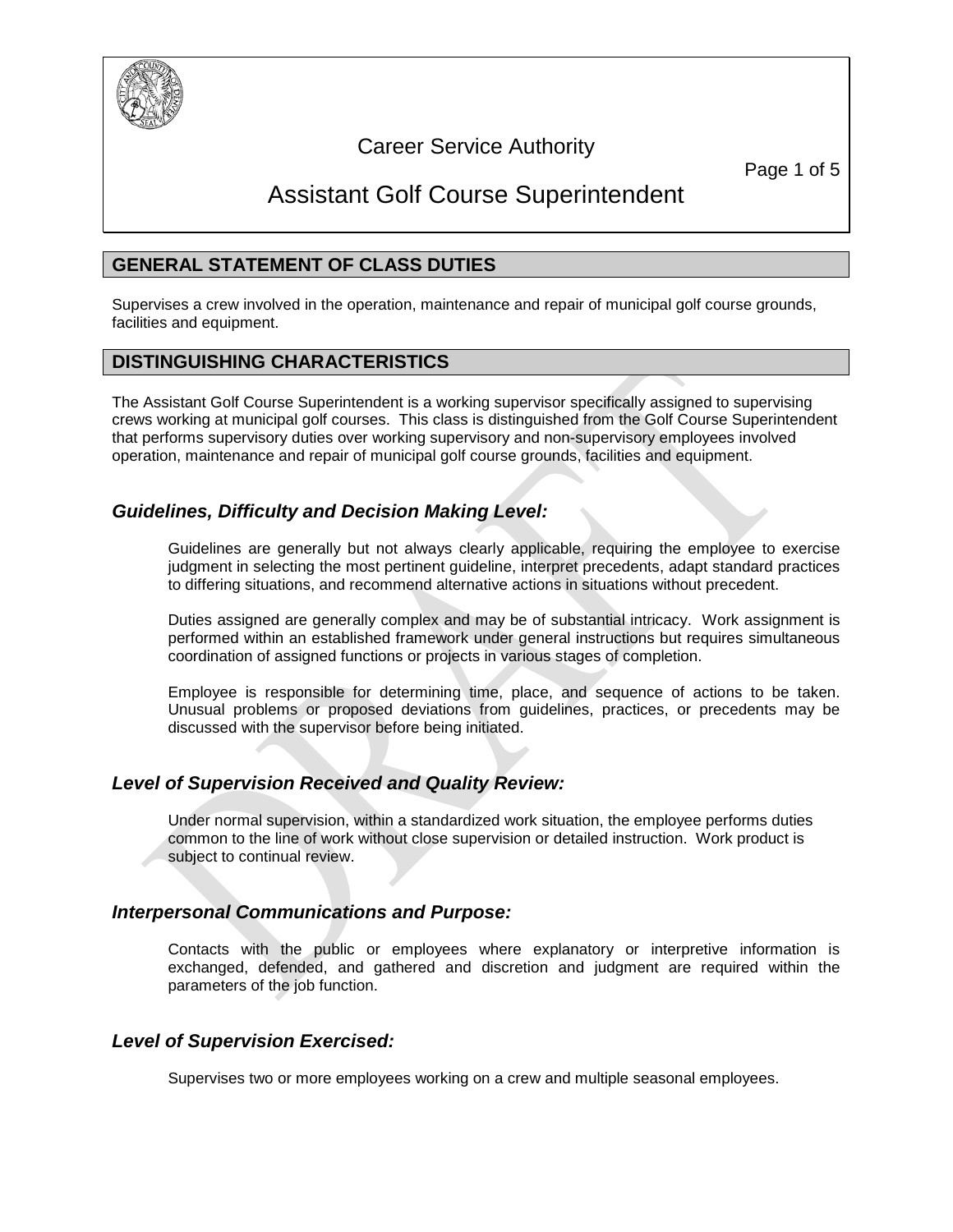#### **ESSENTIAL DUTIES**

Supervises and works in a crew involved in the operation, maintenance and repair of municipal golf course grounds, facilities and equipment.

Trains employees in day to day procedures and safety standards and ensures compliance.

Supervises and performs application of chemicals such as fertilizers, pesticides, and insecticides to treat the course and the grounds.

Supervises and performs application of chemicals such as fertilizers, pesticides, and insecticides to treat the course and the grounds. Independently calibrates application equipment, determines product rates based on label requirements, mixes and loads products, and keeps records required by division standards.

Operates and oversees operation of equipment. Directs employees to operate and maintain turf grass equipment.

Independently monitors and makes repairs to irrigation system.

Prepares work records and reports.

Serves in the Golf Course Superintendent's capacity during his/her absence.

Reviews, develops, and/or modifies work plans, methods, and procedures, determines work priorities, and develops work schedules to provide adequate staff coverage. Provides work instruction, assists employees with difficult and/or unusual assignments, and encourages innovation. Assigns and distributes work, reviews work for accuracy and completeness, and returns assignments with recommendations for proper completion.

Participates in conducting hiring interviews and makes recommendations for selecting candidate(s) for job opening(s).

Resolves problems, mediates conflicts encountered during daily operations, determines appropriate solutions, and promotes teamwork. Encourages regular communication and informs staff of relevant business issues and their impact on the organization.

Monitors employee performance and provides ongoing feedback regarding levels of performance. Provides input to the formal performance evaluation program.

Receives formal and informal grievances and conducts preliminary discussions for settlement when necessary.

Supervises and works in a crew involved in snow removal and winter maintenance operations.

Performs other related duties as assigned.

Any one position may not include all of the duties listed. However, the allocation of positions will be determined by the amount of time spent in performing the essential duties listed above.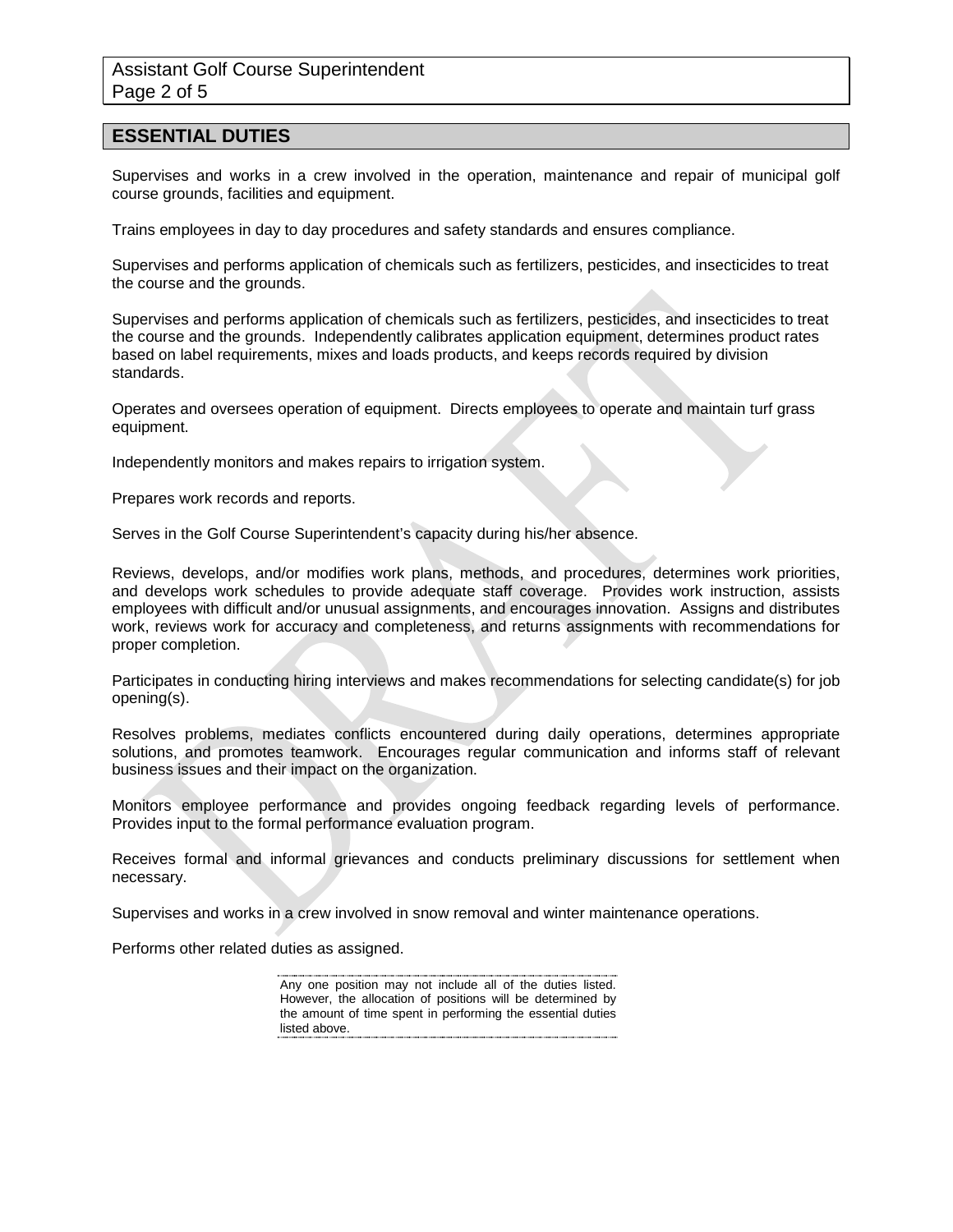#### **MINIMUM QUALIFICATIONS**

#### *Competencies, Knowledge, & Skills:*

- **Building and Construction -** Knowledge of materials, methods, and appropriate tools to construct objects, structures, and buildings.
- **Integrity/Honesty –** Displays a high standard of ethical conduct, understands the impact of violating these standards on an organization, self, and others, chooses an ethical course of action, and is trustworthy.
- **Communication -** Expresses ideas and facts to individuals or groups effectively, succinctly and in an organized manner in writing and/or orally. Makes clear and convincing oral presentations, listens to others, and facilitates an open exchange of ideas.
- **Problem-Solving –** Identifies and analyzes problems using sound reasoning to draw conclusions and finds alternative solutions to complex problems by distinguishing between relevant and irrelevant information to make logical judgments.
- **Reading –** Understands and interprets written materials including technical information, rules, regulations, instructions, reports, charts, graphs, and/or tables and applies what is learned from written materials to specific situations.
- **Flexibility –** Is open to change and new information, adapts behavior and work methods in response to new information, changing conditions, or unexpected obstacles, and effectively deals with pressure and ambiguity.
- **Diversity –** Is sensitive to cultural diversity, race, gender, and other individual differences in the workforce.
- **Interpersonal Skills –** Considers and responds appropriately to the needs, feelings, and capabilities of others, and adjusts approaches to suit different people and situations.
- **Reasoning –** Identifies rules, principles, or relationships that explain facts, data, or other information, analyzes information, and makes correct inferences or draws accurate conclusions.
- **Self Management –** Sets well-defined and realistic personal goals, displays a high level of initiative, effort, and commitment towards completing assignments in a timely manner, works with minimal supervision, is motivated to achieve, and demonstrates responsible behavior.
- **Teamwork –** Encourages and facilitates cooperation, pride, trust, and group identity, fosters commitment and team spirit, and works with others to achieve goals.
- **Decision Making –** Specifies goals and obstacles to achieving those goals, generates alternatives, considers risks, and evaluates and chooses the best alternative in order to make a determination, draw conclusions, or solve a problem.
- Knowledge of supervisory principles and practices sufficient to be able to perform the elements of supervision.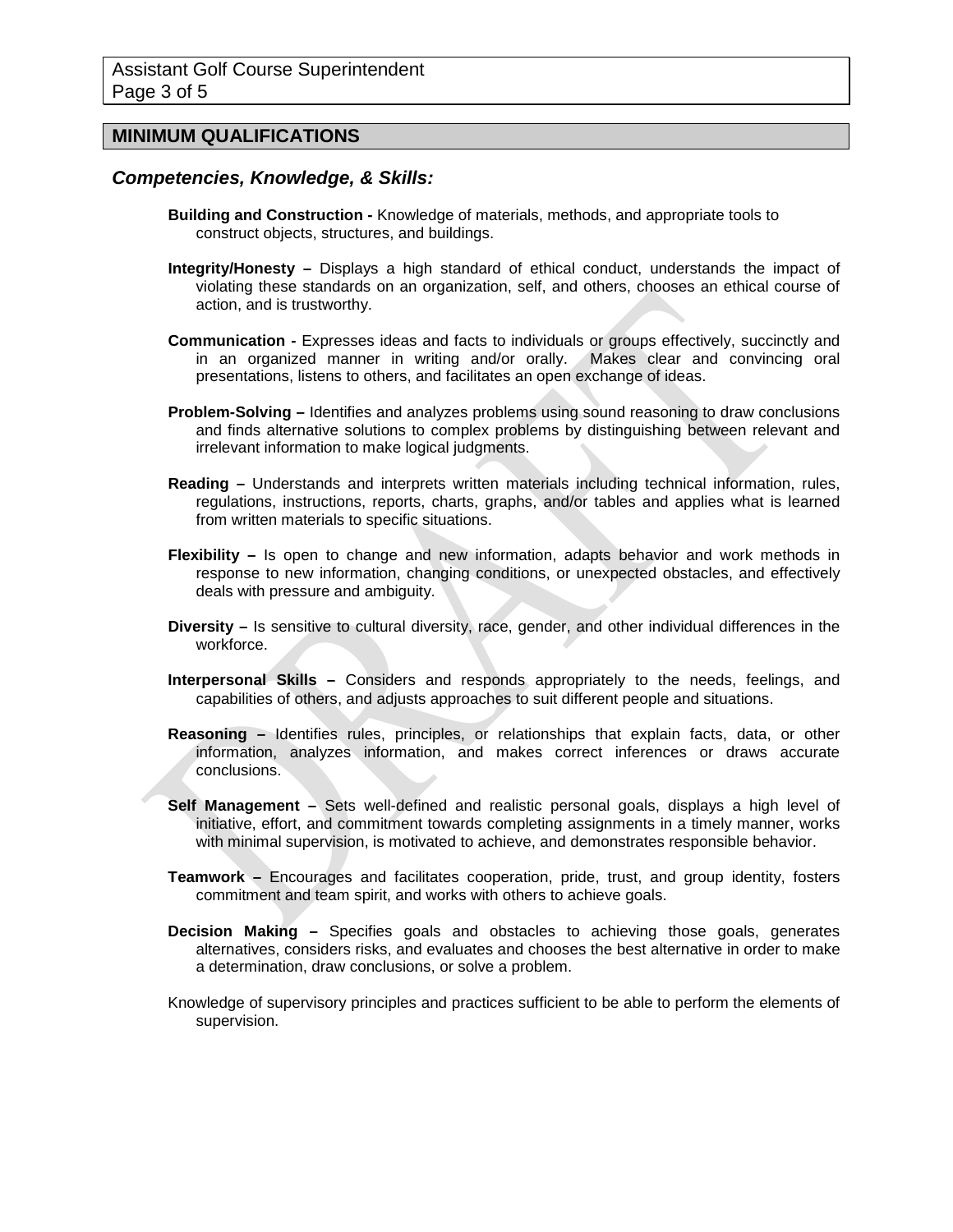**Physical Demands** (Physical Demands are a general guide and specific positions will vary based on working conditions, locations, and agency/department needs)*:*

Standing: remaining on one's feet in an upright position. Walking: moving about on foot. Lifting: raising or lowering an object from one level to another. Stooping: bending the body by bending spine at the waist. Reaching: extending the hand(s) and arm(s) in any direction. Handling: seizing, holding, grasping, or otherwise working with hands. Fingering: picking, pinching, or otherwise working with fingers. Talking: expressing or exchanging ideas by means of spoken words. Hearing: perceiving the nature of sounds by the ear. Eye/hand/foot coordination: performing work through using two or more. Lifting: raising or lowering an object  $10 - 50$  pounds. Far acuity: ability to see clearly at 20 feet or more. Near acuity: ability to see clearly at 20 inches or less. Depth Perception: ability to judge distance and space relationships. Field of Vision: ability to see peripherally. Accommodation: ability to adjust vision to bring objects into focus. Color Vision: ability to distinguish and identify different colors.

#### *Working Environment:*

Extreme Cold: temperature cold enough to cause marked bodily discomfort. Extreme Heat: temperature hot enough to cause marked bodily discomfort. Temperature Changes: variations in temperature from hot to cold. Noise: sufficient noise to cause distraction or possible hearing loss. Vibrations: strain on the body to cause bodily harm if endured daily. Hazards: conditions where there is danger to life, body, and/or health. Exposed to hazards from electro/mechanical/power equipment. Subject to injury form moving parts of equipment. Subject to long irregular hours.

#### *Education Requirement:*

Graduation from high school or the possession of a GED Certificate.

#### *Experience Requirement:*

Three years of experience in golf course maintenance.

#### *Education/Experience Equivalency:*

Additional appropriate education may be substituted for the minimum experience requirement.

#### *Licensure and/or Certification:*

Possession of a valid driver's license at the time of application. The driver's license must be maintained as a condition of continued employment,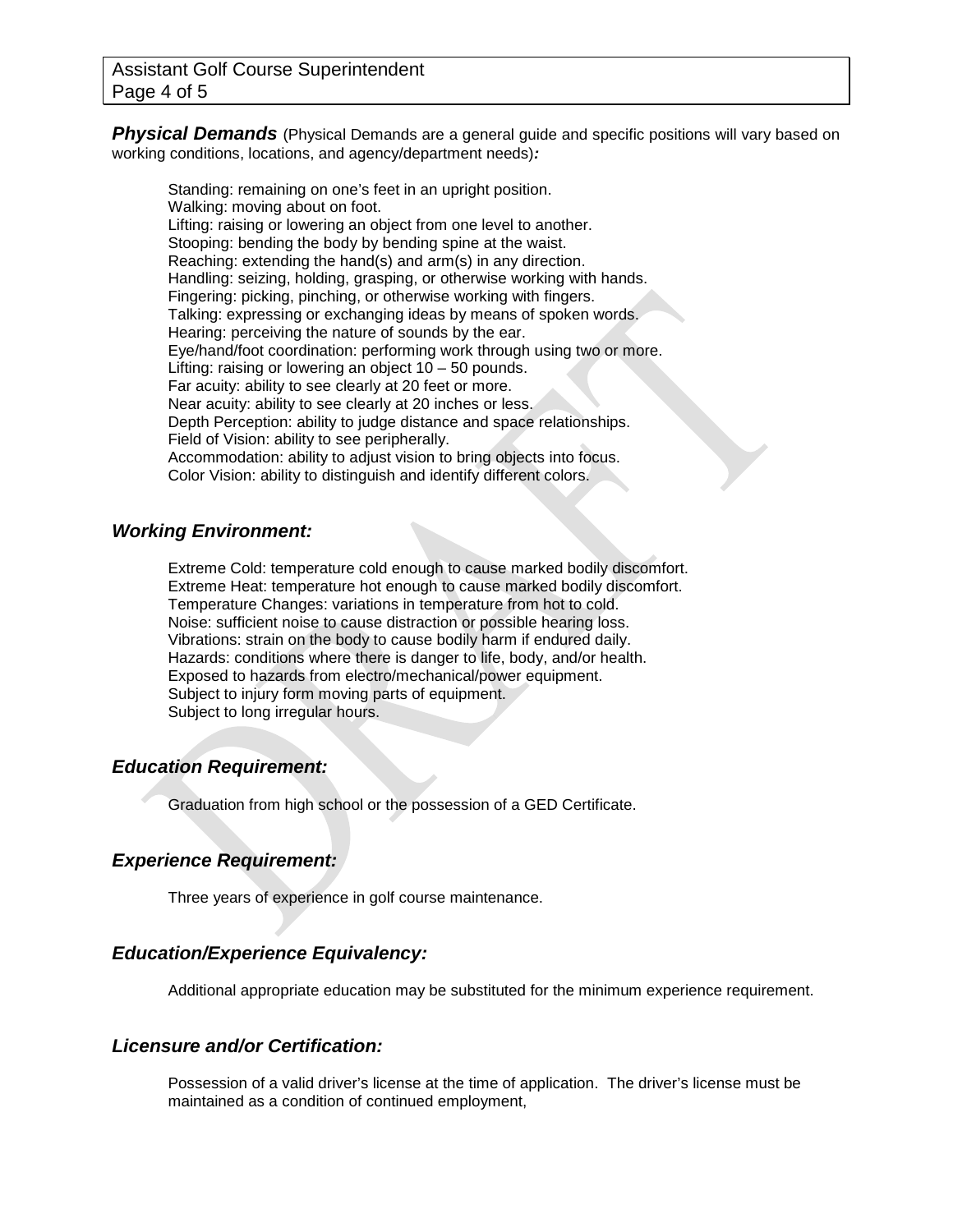# Assistant Golf Course Superintendent Page 5 of 5

Completion of a Career Service Authority supervisory training courses prior to completion of probation.

Possession of a Qualified Supervisor Turf Pest Control License from the Colorado Department of Agriculture prior to the completion of the probationary period.

# **CLASS DETAIL**

**FLSA CODE:** Non- Exempt *ESTABLISHED DATE:* xx/xx/2012 *ESTABLISHED BY:* Meredith Creme *CLASS HISTORY* This is a new class.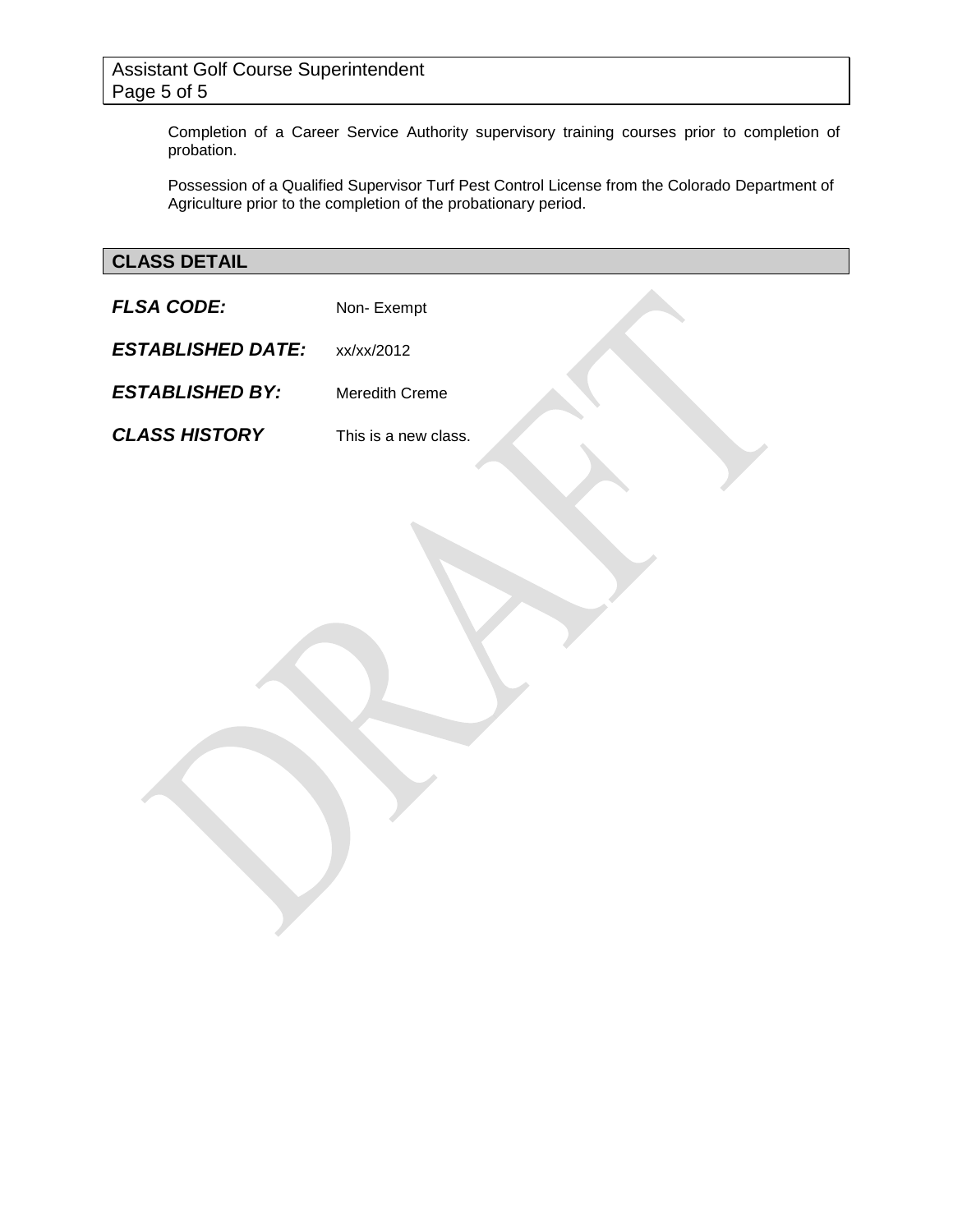

# Career Service Authority

Page 1 of 5

# Golf Course Superintendent

# **GENERAL STATEMENT OF CLASS DUTIES**

Performs supervisory duties over non-supervisory and/or working supervisory employees involved in the operation, maintenance and repair of municipal golf course grounds, facilities and equipment.

#### **DISTINGUISHING CHARACTERISTICS**

This class is distinguished from the Operations Supervisor that performs supervisory duties over nonsupervisory and/or working supervisory employees involved in the operation, construction, maintenance, and/or repair of City facilities, infrastructure, parks, and urban forests or in the collection and disposal of solid waste.The Golf Course Superintendent is also distinguished from the Assistant Golf Course Superintendent which is a working supervisor that supervises a crew involved in the operation, maintenance and repair of municipal golf course grounds, facilities and equipment.

# *Guidelines, Difficulty and Decision Making Level:*

Guidelines are in the form of stated objectives for the section, unit, function, or project.

Work assignment is generally unstructured and employee is responsible for assigning and supervising a variety of functions to achieve the objectives of the section, unit, or project. Duties performed involve weighing and evaluating factors requiring judgment, analytical ability, and problem solving.

Employee is responsible for simultaneous coordination and supervision of several functions, programs, or projects in various stages of completion.

# *Level of Supervision Received and Quality Review:*

Under administrative supervision, the employee has personal accountability for carrying out an assigned function, program, or project within the scope of established guidelines and objectives and is expected to resolve problems that arise in the normal course of the work. Completed work is generally reviewed for soundness of judgment, conclusion, adequacy, and conformance to policy.

#### *Interpersonal Communications and Purpose:*

Contacts are of a non-prescribed nature involving the negotiation and resolution of problems and where exceptional degrees of discretion, judgment, and specialized knowledge are required in carrying out the programs and policies of an organization.

# *Level of Supervision Exercised:*

Supervises working supervisory employees and/or non-supervisory employees.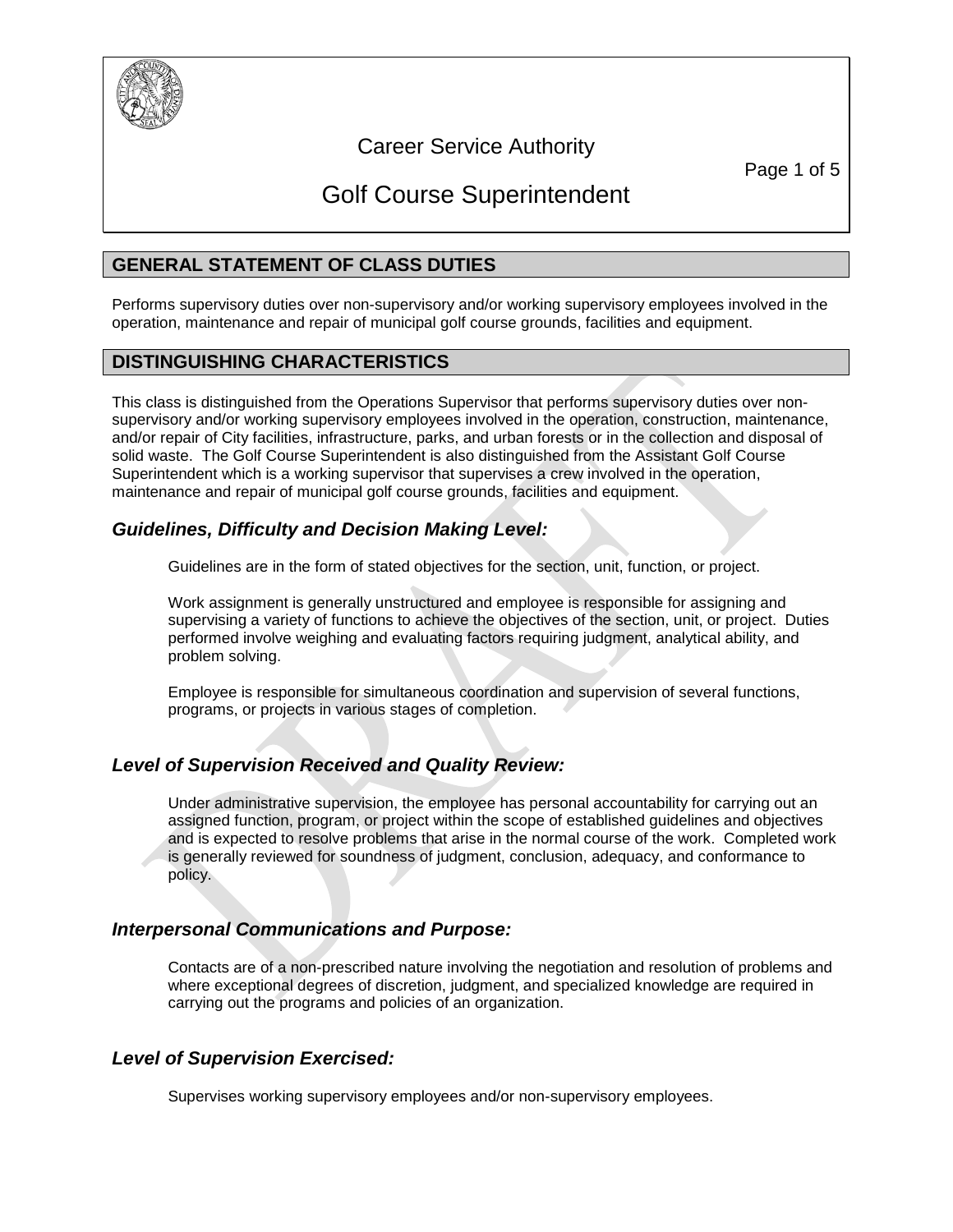#### **ESSENTIAL DUTIES**

Directs and supervises working supervisors and other employees involved in the operation, maintenance and repair of municipal golf course grounds, facilities and equipment.

Oversees the operation and maintenance of the irrigation system. Assists in the planning and development of new, modified or redesigned irrigation systems.

Plans and supervises the application of chemicals such as fertilizers, pesticides, and insecticides to treat the course and the grounds. Independently calibrates application equipment, determines product rates based on label requirements, mixes and loads products, and keeps records required by division standards.

Coordinates maintenance activities with golf course professional staff and schedules maintenance practices around public play and outings to maximize efficiency and minimize disruption to public play.

Recommends process improvements and changes in practices and procedures to increase operating efficiency and expedite work flow.

Implements safety standards and develops procedures to ensure compliance.

Prepares work records and reports.

Reviews, develops, and/or modifies work plans, methods, and procedures, determines work priorities, and develops work schedules to provide adequate staff coverage. Provides work instruction, assists employees with difficult and/or unusual assignments, and encourages innovation. Assigns and distributes work, reviews work for accuracy and completeness, and returns assignments with recommendations for proper completion.

Conducts hiring interviews and selects candidate(s) for job opening(s).

Resolves problems, mediates conflicts encountered during daily operations, determines appropriate solutions, and promotes teamwork. Encourages regular communication and informs staff of relevant business issues and their impact on the organization.

Develops the performance enhancement plan, documents performance, provides performance feedback, formally evaluates the work of the employee, and provides reward and recognition for proper and efficient performance. Develops and implements training and development plans and opportunities for subordinate staff.

Documents causes for disciplinary action, initiates letters of reprimand, and makes formal recommendations for disciplinary action. Responds to formal and informal employee grievances and prepares written responses.

By position, participates in planning and managing budget systems; prepares and presents budget recommendations to higher management; operates within budget parameters; adjusts work plans/activities as a result of budget changes.

By position, monitors contracts to ensure compliance with contract requirements. Verifies that contractors have met contract goals and provided required reports and documentation. Reviews and resolves differences in areas of non-compliance, and addresses other concerns as necessary.

By position, implements and monitors snow removal and winter maintenance operations.

By position, performs the duties of the positions supervised.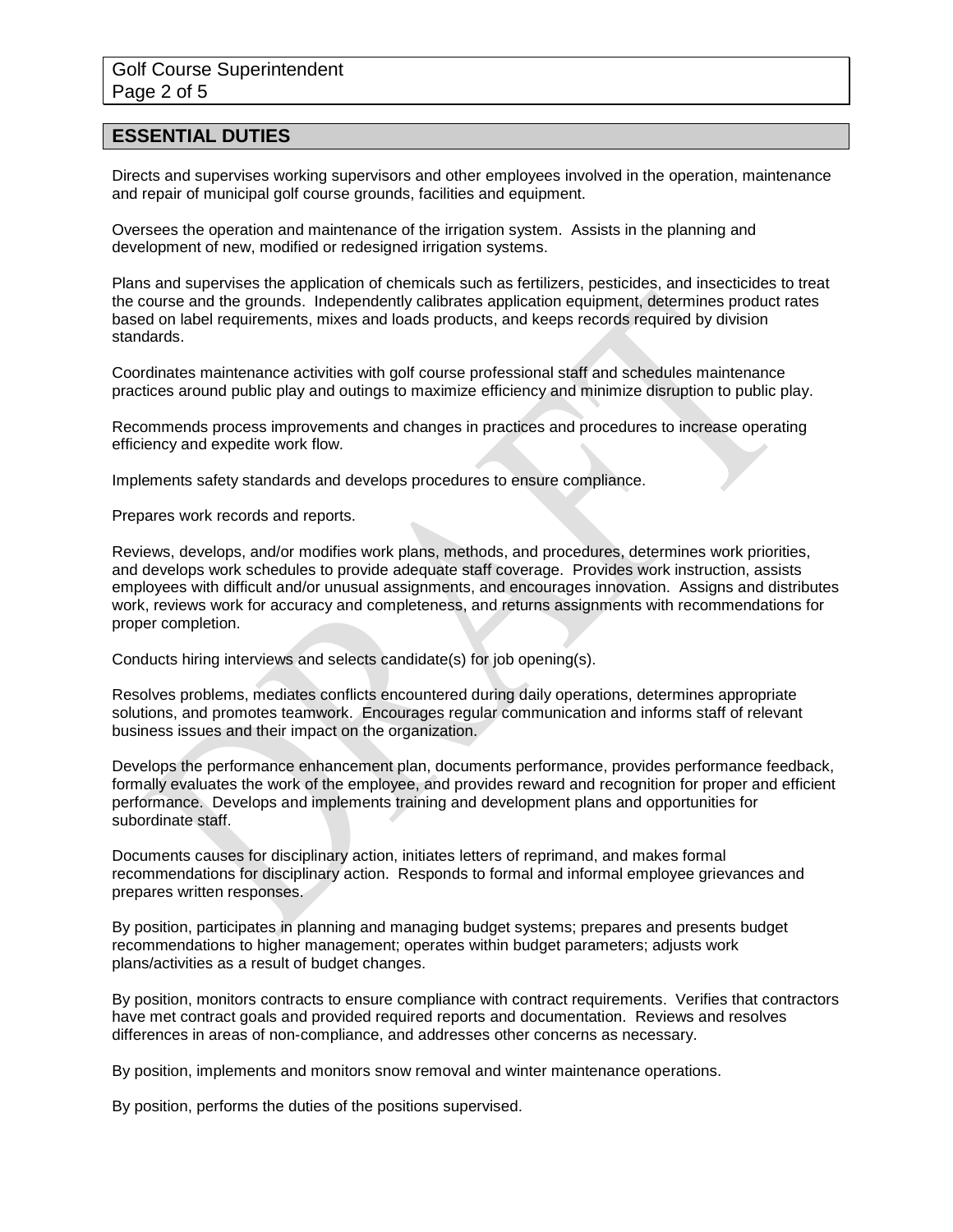Performs other related duties as assigned.

Any one position may not include all of the duties listed. However, the allocation of positions will be determined by the amount of time spent in performing the essential duties listed above.

#### **MINIMUM QUALIFICATIONS**

#### *Competencies, Knowledge, & Skills:*

- **Building and Construction -** Knowledge of materials, methods, and appropriate tools to construct objects, structures, and buildings.
- **Integrity/Honesty -** Displays a high standard of ethical conduct, understands the impact of violating these standards on an organization, self, and others, chooses an ethical course of action, and is trustworthy.
- **Communication -** Expresses ideas and facts to individuals or groups effectively, succinctly and in an organized manner in writing and/or orally. Makes clear and convincing oral presentations, listens to others, and facilitates an open exchange of ideas.
- **Problem-Solving -** Identifies and analyzes problems using sound reasoning to draw conclusions and finds alternative solutions to complex problems by distinguishing between relevant and irrelevant information to make logical judgments.
- **Reading -** Understands and interprets written materials including technical information, rules, regulations, instructions, reports, charts, graphs, and/or tables and applies what is learned from written materials to specific situations.
- **Leadership -** Inspires, motivates, and guides others toward goals, coaches, mentors, and challenges staff, adapts leadership styles to various situations, and models high standards of honesty, integrity, trust, openness, and respect for individuals by applying these values daily.
- **Flexibility -** Is open to change and new information, adapts behavior and work methods in response to new information, changing conditions, or unexpected obstacles, and effectively deals with pressure and ambiguity.
- **Supervising a Diverse Workforce -** Implements diversity policies for subordinate staff, supports opportunities to recruit, develop, and retain a diverse workforce, and promotes teamwork, acceptance, and productivity among diverse persons.
- **Interpersonal Skills –** Considers and responds appropriately to the needs, feelings, and capabilities of others, and adjusts approaches to suit different people and situations.
- **Reasoning -** Identifies rules, principles, or relationships that explain facts, data, or other information, analyzes information, and makes correct inferences or draws accurate conclusions.
- **Self Management -** Sets well-defined and realistic personal goals, displays a high level of initiative, effort, and commitment towards completing assignments in a timely manner, works with minimal supervision, is motivated to achieve, and demonstrates responsible behavior.
- **Teamwork -** Encourages and facilitates cooperation, pride, trust, and group identity, fosters commitment and team spirit, and works with others to achieve goals.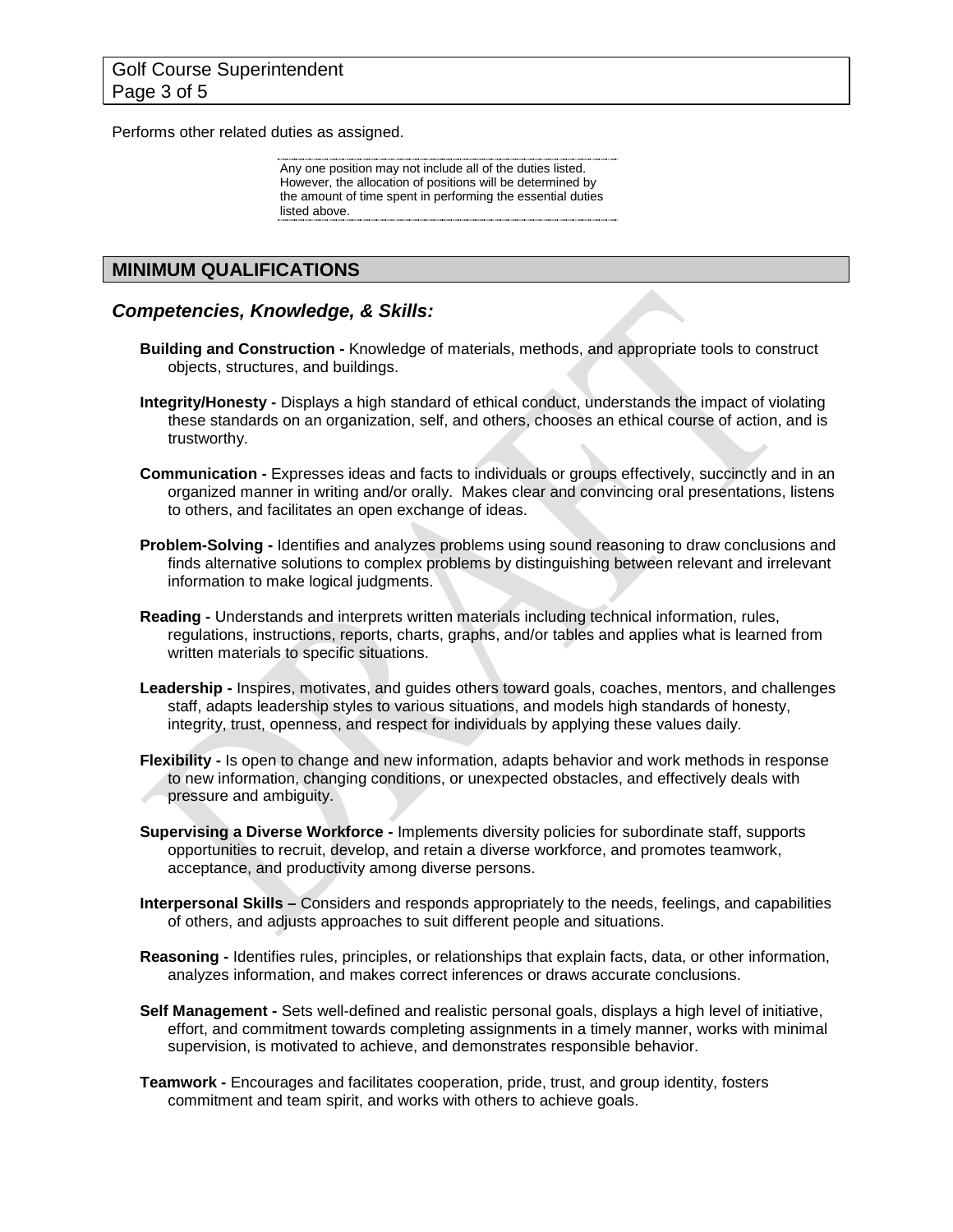- **Decision Making -** Specifies goals and obstacles to achieving those goals, generates alternatives, considers risks, and evaluates and chooses the best alternative in order to make a determination, draw conclusions, or solve a problem.
- Knowledge of supervisory principles and practices sufficient to be able to perform the elements of supervision.

**Physical Demands** (Physical Demands are a general guide and specific positions will vary based on working conditions, locations, and agency/department needs)*:*

Standing: remaining on one's feet in an upright position. Walking: moving about on foot. Sitting: remaining in the normal seated position. Balancing: maintaining body equilibrium to prevent falling over. Handling: seizing, holding, grasping, or otherwise working with hand(s). Fingering: picking, pinching, or otherwise working with fingers. Feeling: perceiving attributes of objects by means of skin receptors. Talking: expressing or exchanging ideas by means of spoken words. Hearing: perceiving the nature of sounds by the ear. Repetitive motions: making frequent movements with a part of the body. Eye/hand/foot coordination: performing work through using two or more. Lifting: raising or lowering an object from one level to another. Climbing: ascending or descending objects usually with hands/feet. Kneeling: bending legs to come to rest on one or both knees. Far Acuity: ability to see clearly at 20 feet or more. Near Acuity: ability to see clearly at 20 inches or less. Depth Perception: ability to judge distances and space relationships. Field of Vision: ability to adjust vision to bring objects into focus. Color Vision: ability to distinguish and identify different colors. Accommodation: ability to adjust vision to bring objects into focus.

#### *Working Environment:*

Extreme Cold: temperature cold enough to cause marked bodily discomfort. Extreme Heat: temperature hot enough to cause marked bodily discomfort. Temperature changes: variations in temperature from hot to cold. Noise: sufficient noise to cause distraction or possible hearing loss. Hazards: conditions where there is danger to life, body, and/or health. Exposed to hazards from electro/mechanical/power equipment. Handles emergency or crisis situations. Subject to many interruptions. Subject to injury from moving parts or equipment. Handles absentee replacement on short notice.

#### *Education Requirement:*

Associates Degree in Turf Management or other related field.